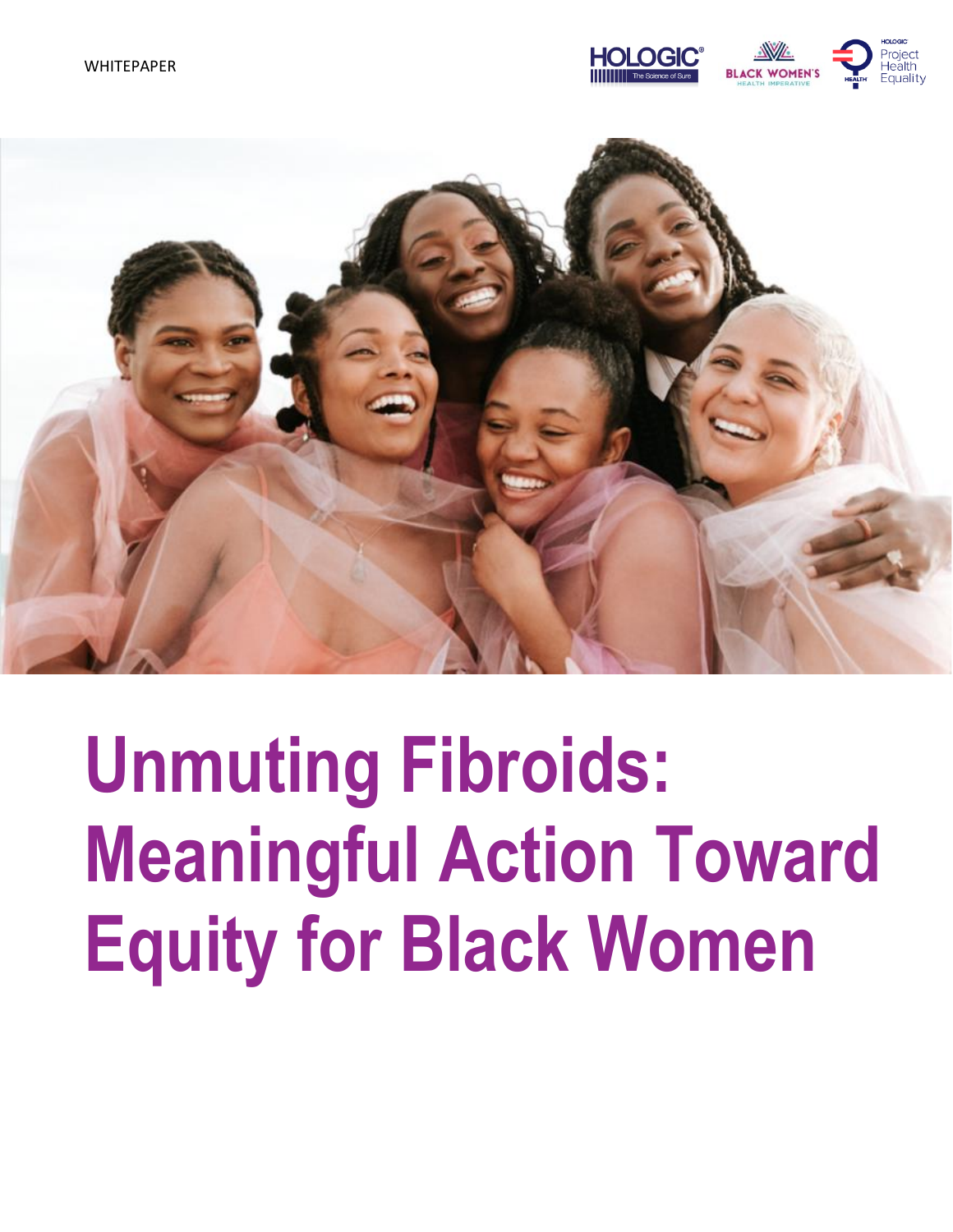



## **The Impact Of Uterine Fibroids On Black Women**

Uterine fibroids (U.F.) are benign growths on the wall of the uterus that impact 26 million women in the U.S. between the ages of 15 and 50. Symptoms can include severe menstrual bleeding, anemia, fatigue, pain, bladder or bowel dysfunction, impaired fertility, pregnancy complications and loss.<sup>ii</sup> However, many symptoms may be unrecognized or attributed to other conditions.<sup>ii</sup> Given this and the limited widespread knowledge of fibroid symptoms and treatment options<sup>iv</sup>, many live with symptoms of fibroids for years before seeking treatment. v

The impact of uterine fibroids on work and quality of life is staggering. It is estimated that \$34.4 billion is spent annually in the U.S. on fibroids, with \$4.1-9.4 billion spent on fibroid-related care such as surgery, hospital admissions, outpatient visits, and medication each year. vi Additionally, more than in four women attribute fibroids to lost workdays, leading to one-fifth of those women feeling concerned about losing their job.<sup>vii</sup>



## **The Statistics Are Dire: A Pressing Public Health Crisis**

While millions of women experience uterine fibroids, Black women are disproportionately impacted. Nearly 80 percent of Black women will develop fibroids by 50<sup>viii</sup>, three times more frequently than other racial groups.<sup>ix</sup> Black women also typically experience an earlier onset of uterine fibroids compared to white women – even in their 30s, $x$  74 percent of Black women will have multiple fibroids compared to 31 percent of white women.<sup>xi</sup> Further, disparities in diagnosis and care of fibroids result in Black women waiting longer than white women before seeking treatment for their fibroids – typically four years or more.xii



### **Where We've Been: Black Women's Treatment Journey With Uterine Fibroids**

Despite minimal awareness and good intentions, Black women are still not getting the care they need for their fibroids. The burden of uterine fibroids is compounded by profound disparities in diagnosis and care. Unfortunately, gaps in healthcare and specific vulnerabilities of Black and brown women are sadly unresolved, and many women's health issues remain chronically underserved. In fact, despite the prevalence and severe health and quality of life implications, uterine fibroids are in the bottom 50 conditions funded by the NIH.xiii

Black women are more than twice as likely to undergo a hysterectomy for fibroids, xiv and have an almost seven-fold increased risk of undergoing a myomectomy; despite studies that show increased morbidity with both procedures.<sup>xv</sup> Black women are also twice as likely to be hospitalized for fibroid-related issues as white women.xvi Compared to white women, Black women who undergo hysterectomies are four times as likely to develop complications and nearly three times as likely to be hospitalized, with a higher rate of mortality.<sup>xvii</sup>

While research shows disparities in fibroid diagnosis, treatment, and symptom severity exist among Black, Hispanic, Asian, and Native American women,<sup>xviii</sup> little has been done to better serve these marginalized communities. Improving care for women with this condition, especially in underserved populations, requires increased education and awareness for both patients and providers and increased support and funding for research from the federal government.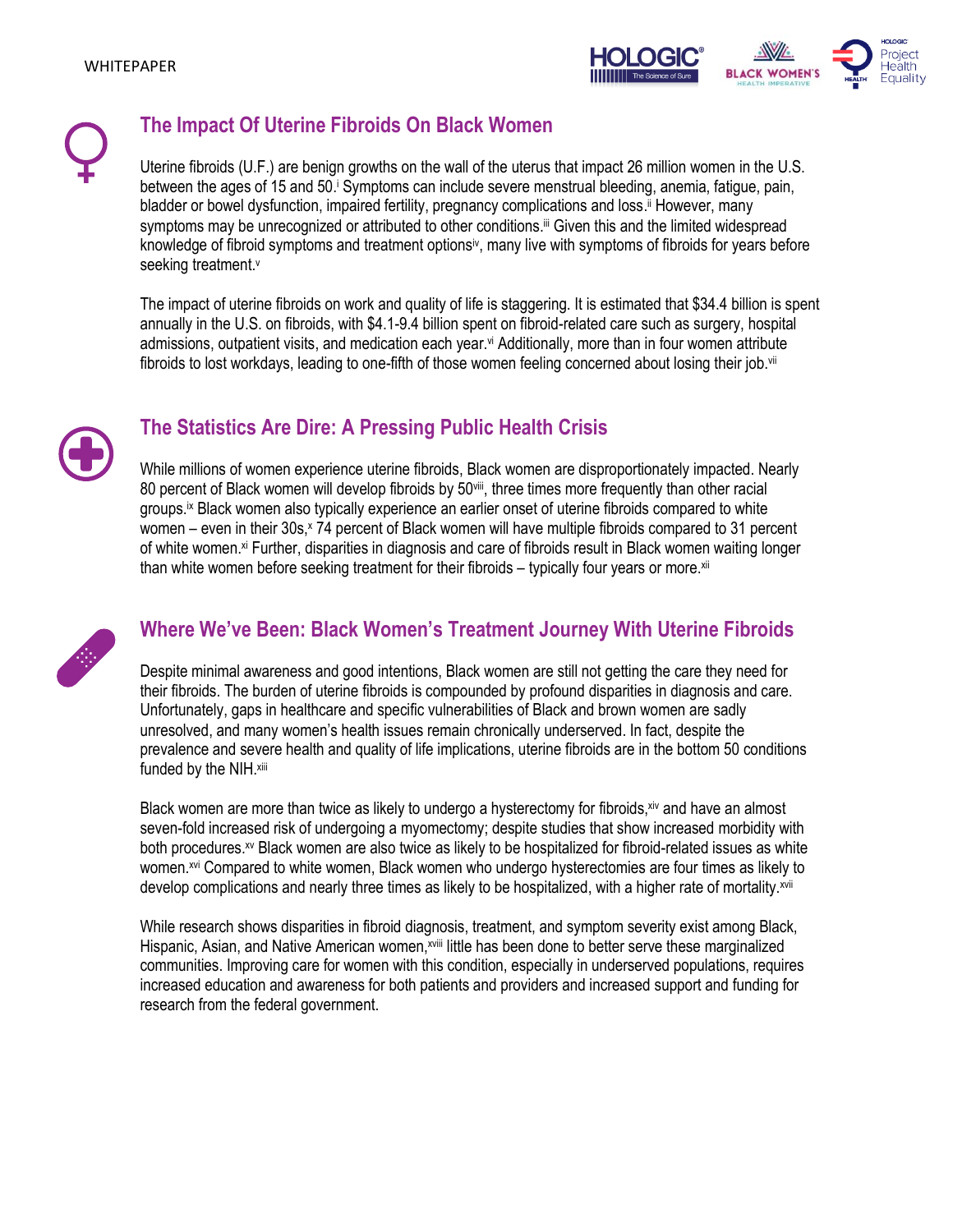





# **UNmuting Fibroids: Getting Loud For Equal Care**

For too long, Black women have suffered with fibroids, often in silence. We need to move beyond simply raising awareness for fibroids and begin to address the barriers that stand in the way of improved outcomes for Black women, and other historically underrepresented patients, living with fibroids.

To address this public health crisis, a multidisciplinary group of experts convened during *[UNmuting Fibroids](https://unmutingfibroids.com/)*, a roundtable organized by the [Black](https://bwhi.org/)  [Women's Health Imperative](https://bwhi.org/) (BWHI) in partnership with Hologic's [Project Health](https://www.hologic.com/ProjectHealthEquality)  [Equality,](https://www.hologic.com/ProjectHealthEquality) a multifaceted, multiyear initiative that uniquely combines research, education, and access to address the structural and cultural barriers that prevent Black and Hispanic women from receiving the same quality of healthcare as white women.

The goal of the roundtable was to identify and discuss those factors and the inequities that hamper the ability for Black women to receive adequate care.

The roundtable was moderated by Tiffany Cross, host of MSNBC's "The Cross Connection," who shared her personal experience with fibroids. Participants included health, policy, and cultural leaders, including:

- Christopher Cox, Chief of Staff, Office of Congresswoman Yvette Clarke (D-NY)
- Cindy Duke, MD, Ph.D. FACOG, Medical Director, Nevada Fertility Institute
- Cynthia Bailey, American Model, Reality Television personality, and Actress
- Donald Cravins, Executive Vice President and Chief Operating Officer, National Urban League
- Kim Miller-Tolbert, Deputy Legislative Director & Policy Advisor, Office of US Senator Cory Booker (D-NJ)
- Kimberly Wilson, Founder and CEO, HUED
- Lauren Powell, MD, Board-Certified Family Medicine Physician, "The Culinary Doctor"
- Mervyn Jones, Son of late Stephanie Tubbs Jones, Principal, MLJ Strategies
- Nischelle Turner, Co-Host, Entertainment Tonight
- Rachel Villanueva, MD, FACOG, Clinical Assistant Professor of Obstetrics/Gynecology, NYU Grossman School of Medicine
- Shawna Watley, Co-founder, Women Investing in Leadership Development (WiiLD), Lobbyist for Holland & Knight, and First Lady of Kingdom Fellowship AME Church in Silver Spring, MD
- Sophie Maeter, Legislative Aide, Office of US Senator Shelley Moore Capito (R-WV)
- Soyini Hawkins, MD, Gynecologic Surgeon, Fibroid and Pelvic Wellness Center of Georgia
- Tamar Braxton, Grammy Nominated Singer, Emmy Nominated TV Host and Executive Producer
- Wanda Durant, Founder, The Wanda Durant Real MVP Foundation
- Yvonne Orji, Actress, Comedian, and Author

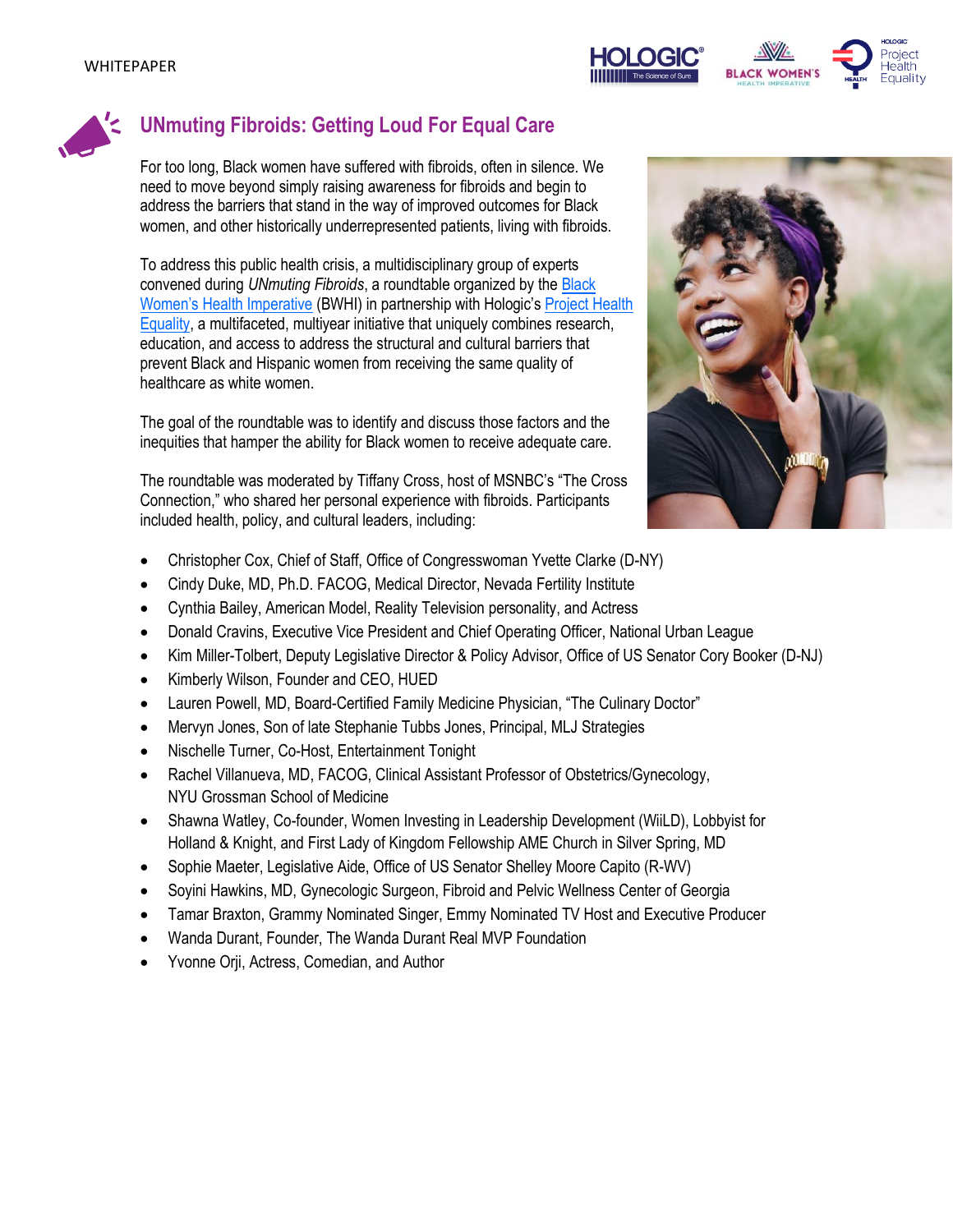



# **Where We Are Today: Four Key Topics That Emerged**

Four key topics emerged during the roundtable discussion.

#### *A. Health providers don't prioritize periods in conversations with patients*

Black women do not feel encouraged to talk freely with their providers about their monthly period. Women who experience painful or heavy periods often feel they must suffer silently or do not realize their symptoms could be uterine fibroids or another serious condition like anemia. Additionally, not enough emphasis is placed on what a "healthy" period cycle is for patients, especially those who are more likely to experience uterine fibroids. Unlike monthly breast exams, women are not taking stock of their periods and seeking help when they notice something is "off" so that they can get a diagnosis.

#### *B. Uterine fibroids are not given enough attention in medical school*

A common experience among Black women is they do not receive quality care from healthcare providers who are not Black and that their providers do not know enough about uterine fibroids. Only five percent of U.S. physicians are black, and only two percent are black women.<sup>xix</sup> A lack of culturally competent providers may impact Black women's outlook on fibroid treatment or their willingness to seek treatment. Physicians should be educated about how uterine fibroids affect Black women in medical school, as well as being offered additional instruction thereafter that covers a culturally competent curriculum.

#### *C. Research and education for uterine fibroids is limited*

Despite costing the healthcare system billions of dollars, in 2019, fibroid research only received about \$17 million in funding. $x$  This puts uterine fibroids in the bottom 50 conditions funded by the NIH. $xxi$ Research and education are essential to eliminate disparities and provide more treatment options for Black women with fibroids.

#### *D. Uterine fibroids are stigmatized in the Black community*

A common thread woven throughout the roundtable discussion was the urgency to normalize the conversation about symptoms of fibroids, and in doing so, helping to reduce the stigma that plagues talking about the disease. Black women do not feel supported, encouraged, or secure in openly discussing their uterine fibroids journeys. Currently, Black women either deal with fibroids in silence or if it is discussed, it is not with a sense of urgency, and the issue is often masked or minimized. "I had a procedure" is a common way Black women may discuss their UF with family and friends. Many Black women with uterine fibroids experience fear, pain, and feelings of being alone as if no one understands what they're going through. Participants discussed how women should feel more encouraged to talk freely about their monthly period and that periods need to be framed as a primary indicator of health, with mindfulness around periods leading to solutions that can benefit patients long before more extreme symptoms arise.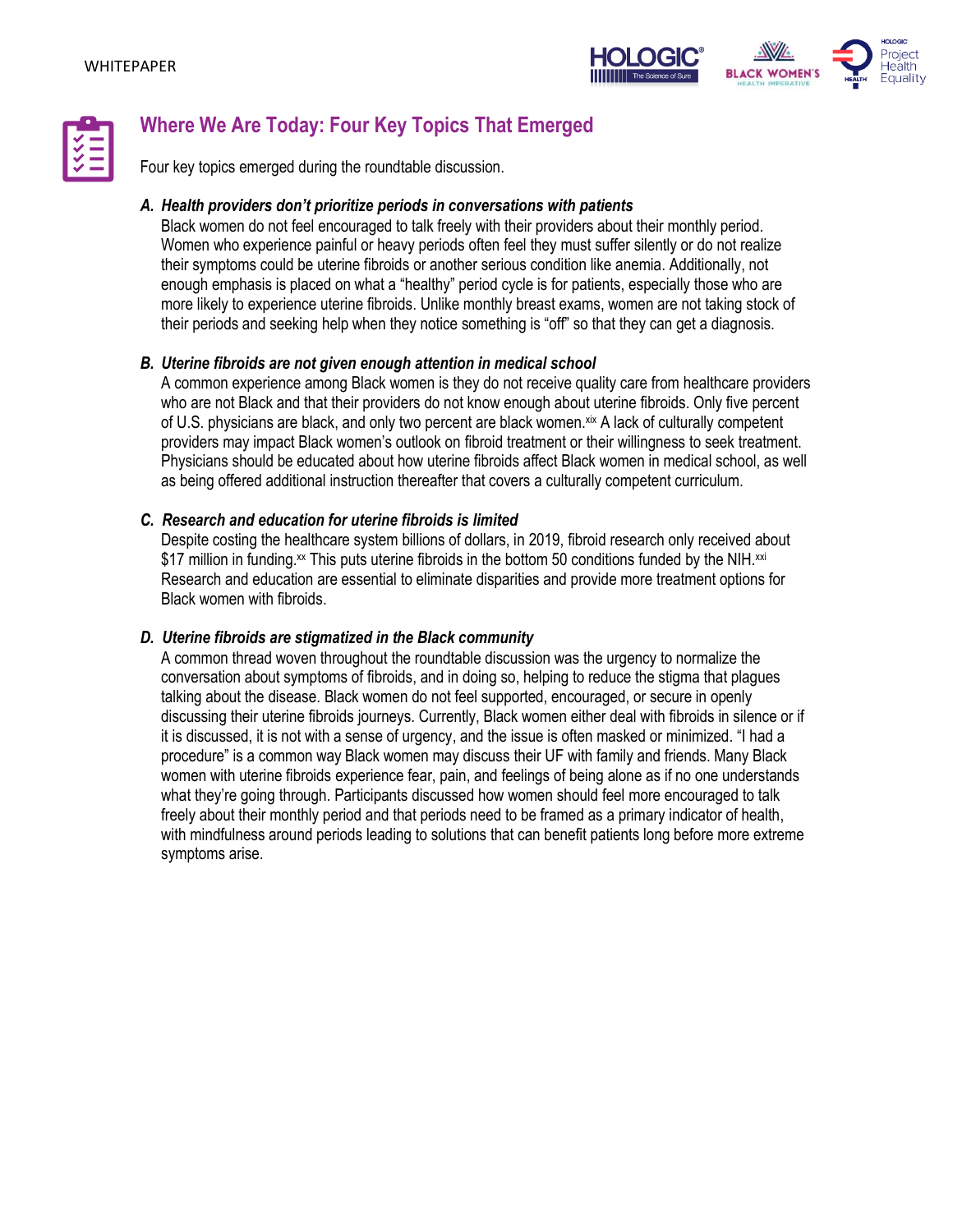



## **Necessary Steps To Enable Equality Today And In The Future: Critical Actions Identified By Participants**

#### *A. Designating periods as a vital sign*

During this discussion, Cindy Duke, M.D., Ph.D., FACOG of the Nevada Fertility Institute linked the warning signs of anemia such as hair loss, heart disease, fatigue, low sex drive, and fertility issues to heavy periods. A common point of the discussion was that many of the women on the panel were told by direct family members that an extremely heavy period was normal and that they did not receive encouragement to talk about this issue. Having shared this common experience, the panelists agreed that periods need to be discussed as a vital sign of health. Far too often, a period and menstrual health are discussed during conversations of sexual health, but not general wellness, and that is something this panel would like to see changed. Women should be encouraged to talk about their periods with each other and with their healthcare provider, who in turn might be able to uncover a larger issue that is driving a heavy period. In talking more broadly about period health, both patients and physicians can move into conversations about uterine fibroids and how they can be managed from early on.

*B. Enable more culturally competent care by ensuring that medical education includes more info about uterine fibroids and Black women's experience.*

Almost every participant who spoke about their experience navigating the healthcare system to find a physician that would fit their needs expressed extreme frustration in how challenging it was to find a provider that would understand their specific experience. However, while thirteen percent of the US population is Black, only four percent are active physicians in the workforce, and two percent are Black women.<sup>xxii</sup> While one side of this challenge is adding more Black women physicians to the workforce, the more pressing issue is to ensure that all physicians, regardless of race, are educated in culturally competent care, relieving the patient of the burden of finding a provider who understands their care needs. Culturally competent care refers to care that respects diversity in the patient population and cultural factors that can affect health and healthcare, such as language, communication styles, beliefs, attitudes, and behaviors.xxiii In order to provide the appropriate care to every patient, it is essential for our healthcare providers to be knowledgeable about the experiences patients may be facing.

#### *C. Increase funding for research, education and awareness for providers and patients*

[The Stephanie Tubbs Jones Uterine Fibroid Research and Education Act of 2021](https://clarke.house.gov/clarke-introduces-h-r-2007-the-stephanie-tubbs-jones-uterine-fibroid-research-and-education-act-of-2021/) is a nonpartisan issue, yet still requires support to be passed by Congress. Policymakers are encouraged to support this piece of legislation that seeks to increase research funding, improve awareness, training, and seek data to measure outcomes and cost. This includes establishing new research funding through NIH, totaling \$150 million over five years, and a public education program through the CDC to ensure women today, and those of future generations, will have access to necessary resources needed to make informed decisions about their fibroid health.

#### *D. Talk openly without shame about uterine fibroids*

All the panelists agreed that the most important first step that everyone can take in reducing the disparities in this disease space is to start having open and candid conversations about one's experiences. *Entertainment Tonight* host, Nischelle Turner, spoke about the importance of using her platform to bring this conversation into more homes and communities in the hope that it will open the door for more women to discuss their journeys. More open conversations give other women a chance to say, "tell me about that" and would encourage them to get more information about uterine fibroids. In having these conversations with healthcare providers, friends, family, and community, more women will be motivated to get the care they deserve.